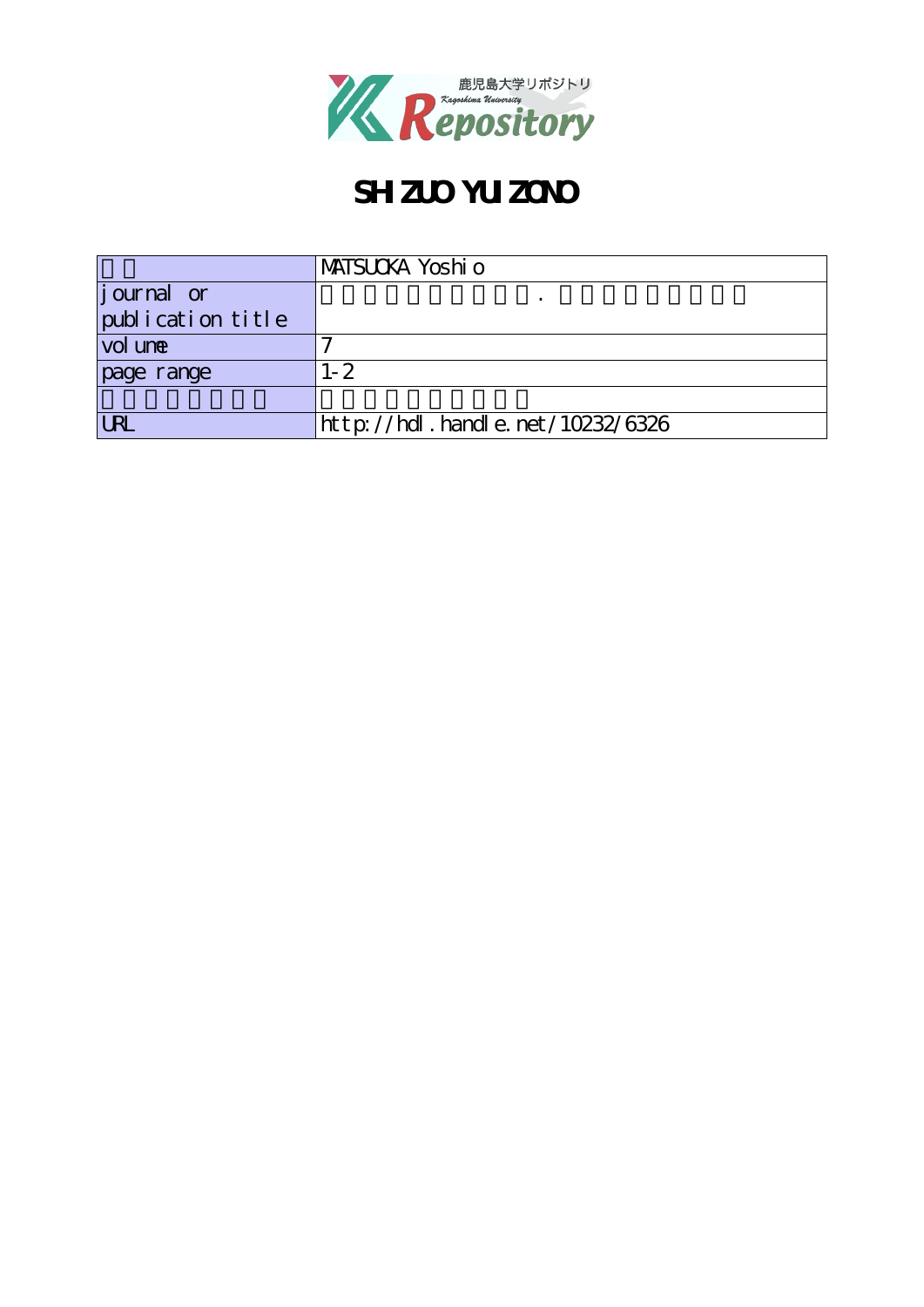## **SHZUO YUIZONO**

|                    | MATSUCKA Yoshi o                     |
|--------------------|--------------------------------------|
| <i>j</i> ournal or |                                      |
| publication title  |                                      |
| vol une            |                                      |
| page range         | l- 2                                 |
|                    |                                      |
|                    | http://hdl.handle.net/10232/00001750 |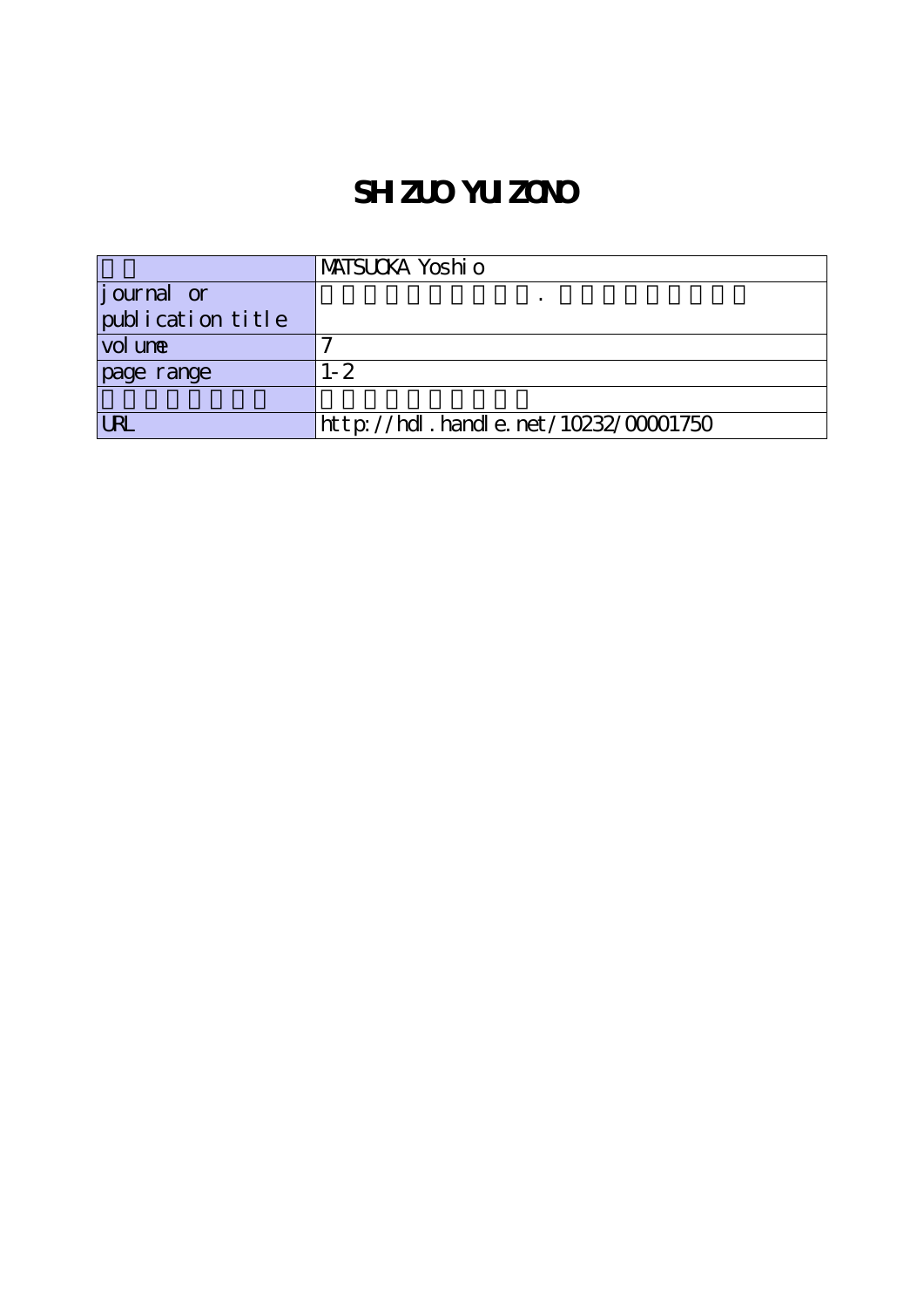Rep. Fac. Sci. Kagoshima Univ., (Math. Phys. & Chem.) No. 7, pp. 1-2 (1974)

tt.- September 2004 - September 2004 - September 2004 - September 2004 - September 2004 - September 2004 - September 2004 - September 2004 - September 2004 - September 2004 - September 2004 - September 2004 - September 200

 $\mathcal{L}^{\text{max}}$  . The individual definition of  $\mathcal{L}^{\text{max}}$ 

## SHIZUO YUIZONO

### By

## Yoshio MATSUOKA

#### (Received 30 September, 1974)

Shizuo Yuizono, who, at the time of his death, was Professor of Mathematics, Faculty of Science, Kagoshima University, was born in Sendai City, Kagoshima Prefecture, on 23 March, 1911, the eldest of a family of six, four sons and two daughters, of Eikichi, a farmer, and Kichi Yuizono.

Having received his compulsory education at a primary school, he entered Sendai High School. Some signs of his gift for mathematics became clear during his early education at the School, and it was Yuizono who was the very first successful candidate for an entrance examination of Hiroshima Higher Normal School in the history of the School. After he completed his course in mathematics at Higher Normal School in 1933, he was appointed a teacher of Kainan High School in Kôchi Prefecture. It was during this time that he developed an ambition to do research further in the field of mathematics. He was matriculated at the Department of Mathematics, Hiroshima University of Science and Literature in 1935, and graduated at the University in 1938. 0n graduating he was appointed a member of the mathematical teaching staff at the Junior Military Academy in Sendai City, Tohoku District, where he remained for seven years.

In 1940 he married Hisako, née Hidaka, and spent a happy family life. The Yuizonos have four children, two sons and two daughters.

In January 1946 he went to Kagoshima Prefectural College of Technology as a Lecturer, and he was Assistant Professor, Faculty of Technology, Kagoshima Prefectural University, from April 1949 to June 1955. In April 1952 he was granted a leave of absence for one academic year's research in the field of the theory of Lie groups at Hiroshima University under the supervision of Professor Kakutaro Morinaga. He published the result of this research work in the papers [1] and [2]. In [1] he generalised the concepts of principal involution and antiderivation both of which had been introduced in the monograph Theorie des groupes de Lie, II, by C. Chevalley, and carried on investigation on the properties of these extended notions. He obtained five theorems and seven corollaries to these. Meanwhile in [2] he gave two necessary and sufficient conditions in order that an algebraic group of automorphisms of V contains the group of all the automorphisms of it which admits a linear function on V as an invariant, where V denotes a vector space of finite dimensions over a commutative field.

In July 1955 he was appointed Assistant Professor, Faculty of Literature and Science, Kagoshima University. He continued with his study, and the papers [3] and [4】 were